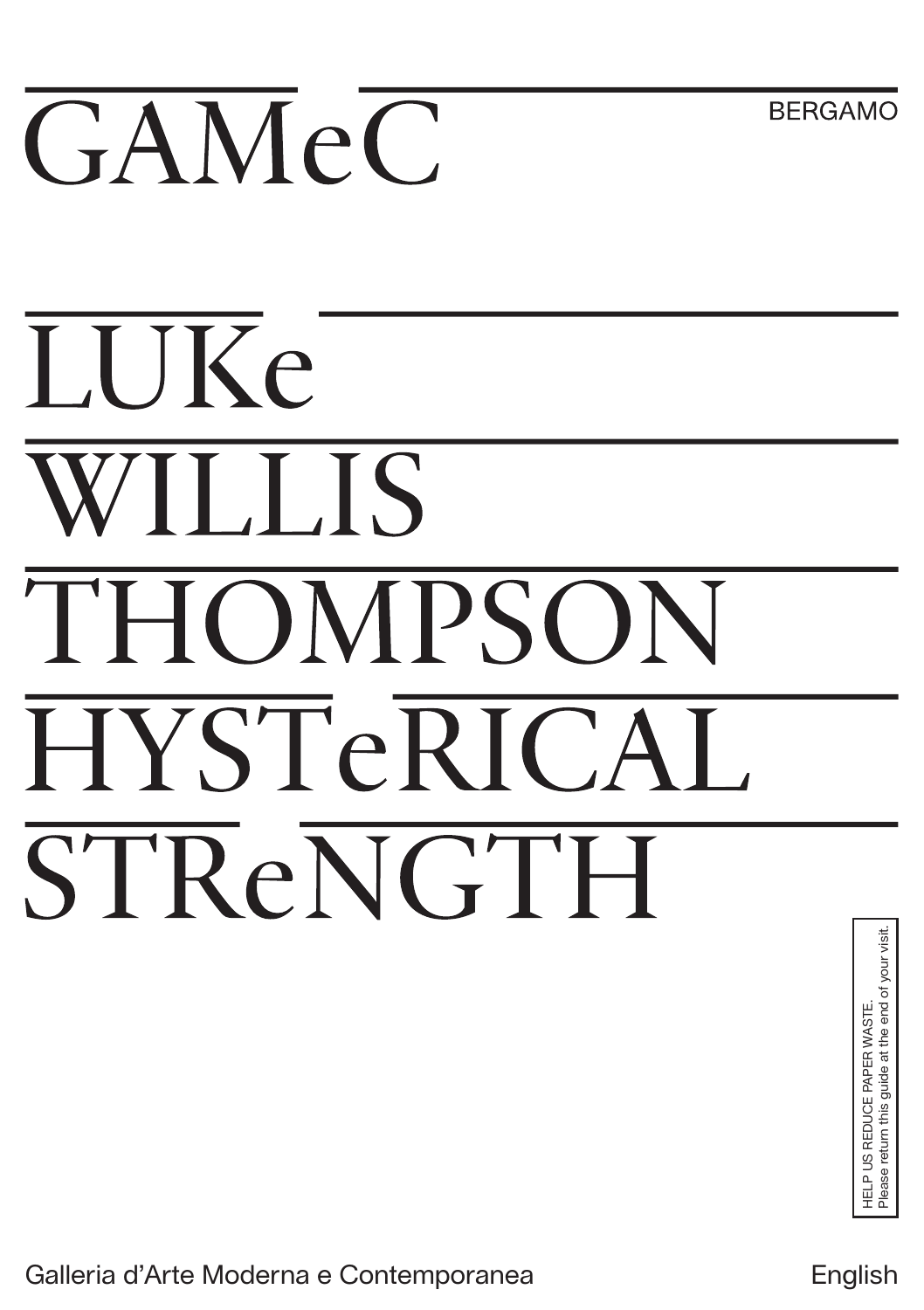Curated by Edoardo Bonaspetti May 30 — September 1, 2019

The GAMeC — Galleria d'Arte Moderna e Contemporanea of Bergamo hosts *Hysterical Strength*, the first exhibition in Italy by London-based artist Luke Willis Thompson (Auckland, 1988). The exhibition is curated by Edoardo Bonaspetti, the first guest curator in a new exhibition program promoted as part of the *Premio Lorenzo Bonaldi per l'Arte* — *EnterPrize.*

Luke Willis Thompson presents *Untitled Trilogy (2016-2018)* and a new site-specific work, *Black Leadership* (2019), all of which examine the relationship between a person and their representation. The first film in the trilogy, *Cemetery of Uniforms and Liveries* (2016), is comprised of two 16mm, black-and-white, silent portraits of two young men from London. Thompson here exactingly replicates Andy Warhol's *Screen Tests* (1964-66), a series of filmed portraits of a mostly white and New York-based celebrity milieu. This appropriation considers various formal qualities of the shot—its sharp contrast, tight head crop against a minimalist background, and its slowed and distorted pace—and repositions Warhol's *Screen Tests* within a complex history of photography and the making of race.

<sup>a</sup>*utoportrait* (2017) is a 35mm film black-and-white silent portrait of Diamond Reynolds. Thompson describes the work as a response to a "call" which began with a live smartphone video shot by Reynolds herself that almost instantly accrued viral viewership and mass global online presence. By transmuting this original "celebrity" of Reynolds from wide circulation to the controlled specificity of a film set, Thompson invites Reynolds to produce a second broadcast, a tribute-like rendition, where her survivability is the subject of her performance.

In *\_Human* (2018), Thompson enacts a filmic translation of *My Mother, My Father, My Sister, My Brother* (1997), a sculpture by British artist Donald Rodney (1961-1998), a fragile architectural structure made out of the artist's fragmented skin. With the control afforded by an automated motion-controlled camera, this 35mm film makes the ideological materiality of Rodney's work visible so that film stock becomes analogous to skin. This analogy is extended further within the film's structure. Experimentally edited together out of 42 strips of footage, the work conforms to a pattern extracted from highly specific genetic sequencing present in the cells of Thompson's siblings. In this way, the corporality of both Thompson and Rodney are intertwined within the film matter itself.

*Untitled Trilogy (2016-2018)* is supplemented here with a new work, *Black Leadership* (2019), which takes its cue from the recent debates within the artworld around an individual's right to represent the pain of others. Thompson zooms out from any one position of critique to produce an artwork on language and power, and the psychological fragmentation of a self in the age of mass media and digital communication.

Luke Willis Thompson (b. 1988, Auckland) lives and works in London. Selected solo exhibitions include *\_Human*, Kunsthalle Basel; Luke Willis Thompson, Adam Art Gallery, Wellington (both 2018); *autoportrait*, Chisenhale Gallery, London (2017); *Cemetery of Uniforms and Liveries*, Galerie Nagel Draxler, Berlin; *Sucu Mate/Born Dead*, Hopkinson Mossman, Auckland; and *Misadventure*, IMA, Brisbane (all 2016).

He has participated in group exhibitions including the 10th Berlin Biennale (2018); 32nd São Paulo Biennial; La Biennale de Montréal (both 2016); and *Surround Audience*, New Museum Triennial, New York (2015). Thompson was awarded the Walters' Prize in 2014, the Deutsche Börse Photography Foundation Prize in 2018, and was a nominee for the 34th Turner Prize (2018-2019).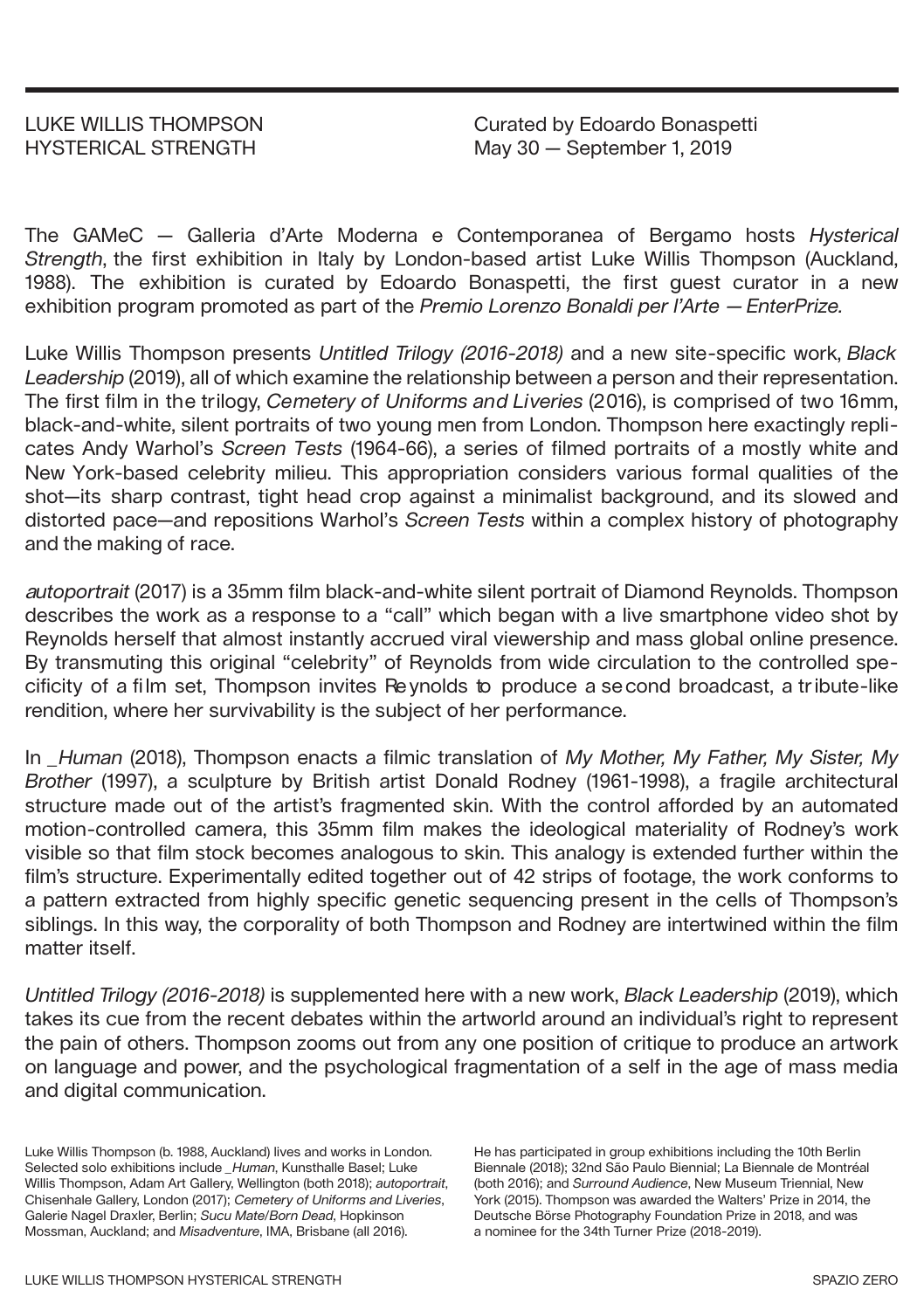### *Untitled Trilogy (2016—2018)*

### I *Cemetery of Uniforms and Liveries,* 2016

16mm, b&w, silent, 9'10" @16 fps Kodak Tri-X 16mm b&w reversal stock 9min 10sec

II *autoportrait,* 2017

35mm, b&w, silent. 8'50"@ 24 fps 35mm Kodak Eastman Double-X BW 8min 50sec

Director of photography: Simona Susnea.

Commissioned by IMA Brisbane, supported by Creative New Zealand. Produced in association with Chisenhale Gallery and Create, London. Courtesy the artist, Hopkinson Mossman, Auckland and Galerie Nagel Draxler, Berlin/Cologne.

Director of photography: Mhairi-Clare Fitzpatrick. Film and lighting technician: Miranda Langevin. Project liaison: Sara Cluggish. Commissioned by Chisenhale Gallery and produced in partnership with Create.

Courtesy the artist, Hopkinson Mossman, Auckland/Wellington and Galerie Nagel Draxler, Berlin/Cologne.

### III *\_Human,* 2018

35 mm film, color, silent, 9'30'' @24fps 35mm Kodak Vision 3 500T colour negative 9min 30sec

Director of Photography: Mhairi-Clare Fitzpatrick. Editor: Annie Collins. First camera assistant: Jerry Pradon. Lighting: Straton Heron, Kupa Warner. Motion control operation: John Adderley. Colorist: Damian McDonnell. Postproduction: Park Road Post Production, Wellington. Commissioned and produced by Kunsthalle Basel. Made with the permission of the Estate of Donald Rodney, London. Courtesy the artist, Hopkinson Mossman, Auckland/Wellington and Galerie Nagel Draxler, Berlin/Cologne.

### *Black Leadership,* (2019)

16mm film, b&w, silent 2'40"@24fps Kodak Black and White Print Film ESTAR Base 2min 40sec

Commissioned by GAMeC. Courtesy the artist; Hopkinson Mossman, Auckland/Wellington; and Galerie Nagel Draxler, Berlin/Cologne. The artist would like to thank Clémentine Deliss, who profoundly assisted with earlier stages of Black Leadership 2019 via her ongoing curatorial and pedagogical project Organs and Alliances.

All the exhibition prints for all titles were produced by Niagara Custom Lab, Toronto.